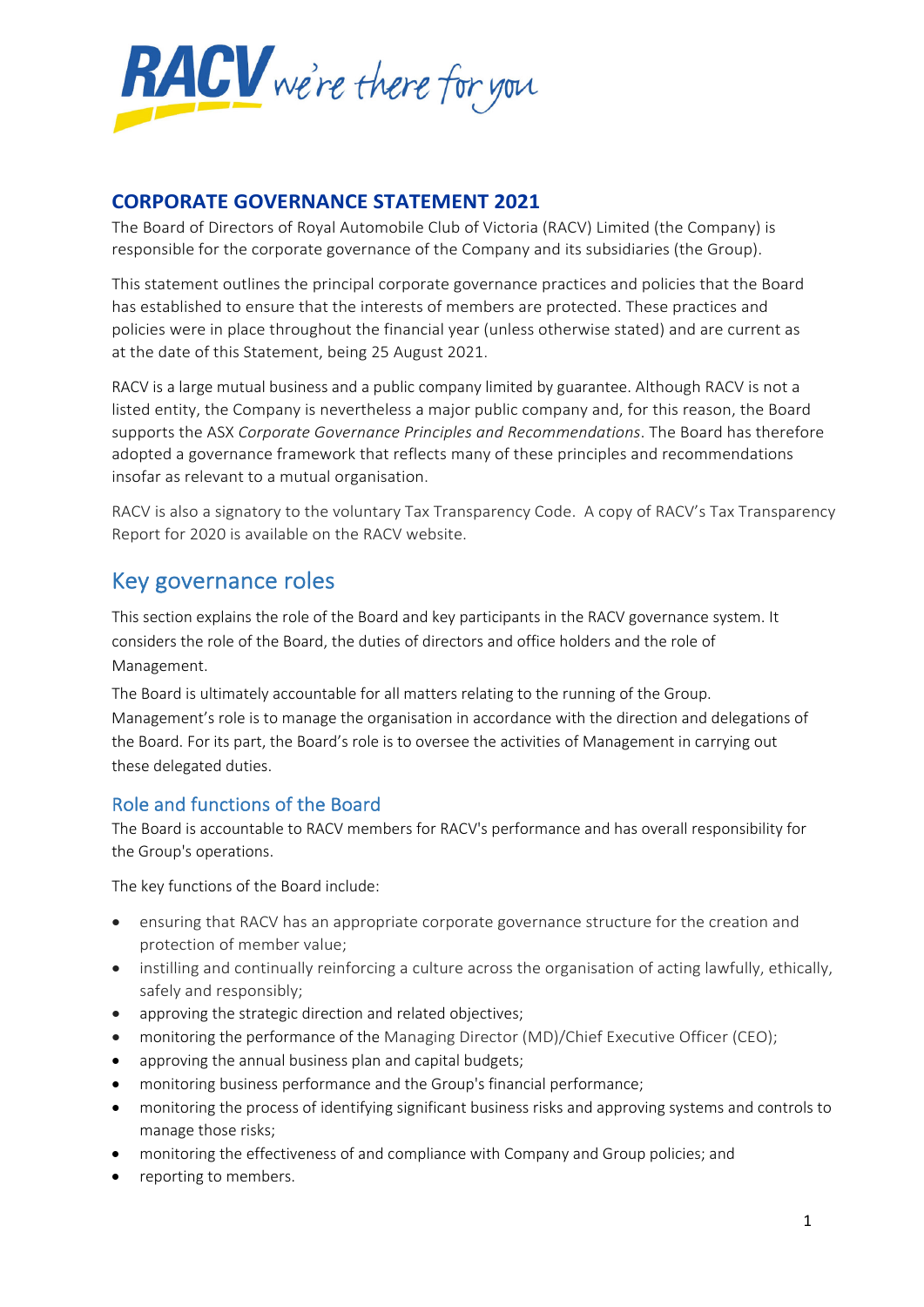The Board has a number of Committees in place to which it has delegated some of these responsibilities.

## Governance framework

The RACV Board has approved the following governance framework to ensure the Group operates lawfully and effectively. The framework provides a system of direction and controls so that performance is monitored and objectives are achieved. The governance framework also allows for the escalation of issues and risks to the appropriate level.



## **Directors**

As members of the peak decision-making body in RACV, directors share ultimate responsibility for the Company's overall success. Therefore, RACV directors have an individual responsibility to ensure that the Board is undertaking its responsibilities as set out in its Constitution. Directors need to ensure that the Board is providing:

- leadership to the Company, particularly in the areas of ethics and culture;
- a clear and appropriate strategic direction;
- accountability to key stakeholders, particularly members;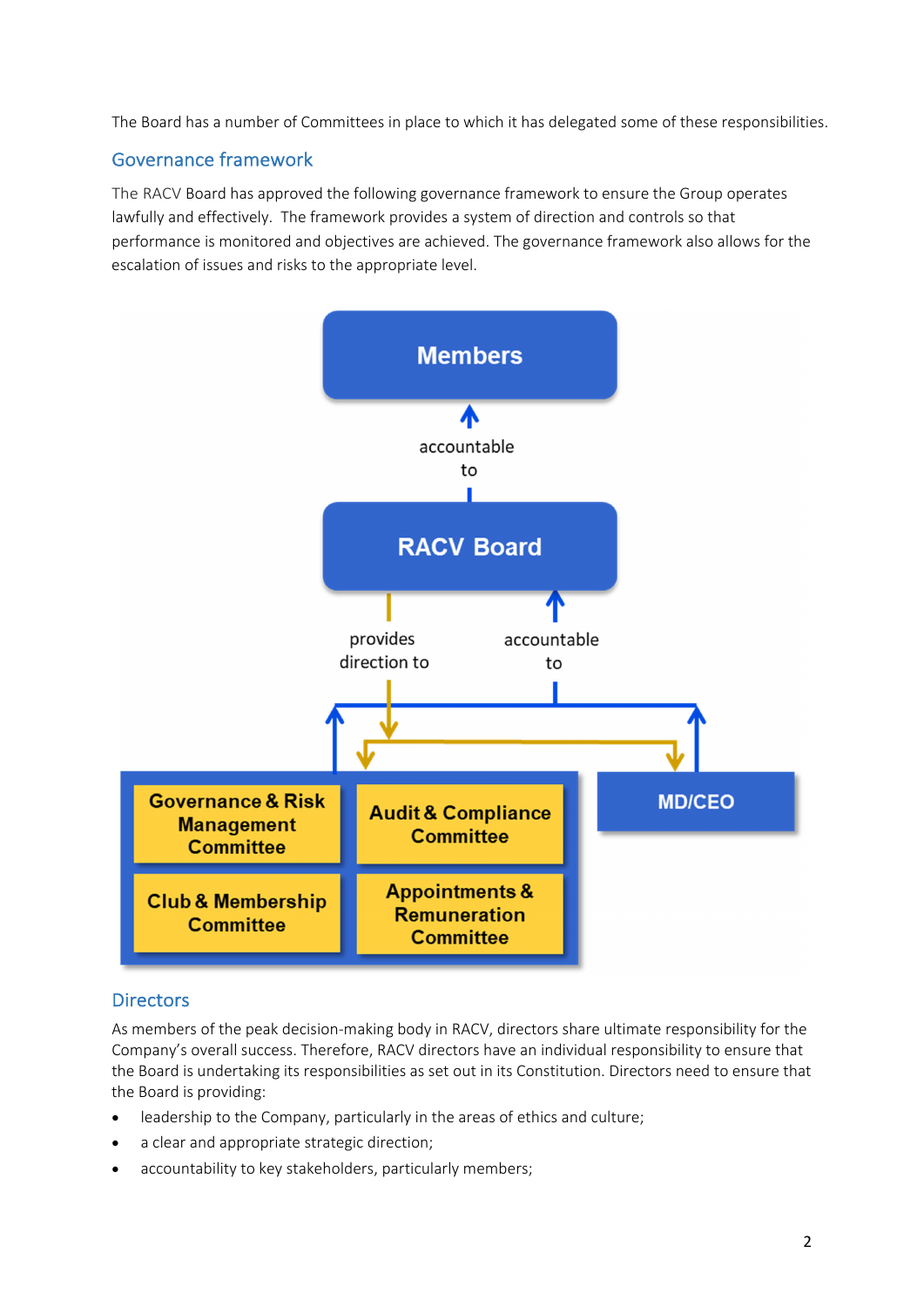- oversight of policies;
- oversight of all control and accountability systems including all financial operations and solvency, risk management and compliance;
- an effective Management team and appropriate personnel policies; and
- timely and effective decisions on matters reserved to the Board.

RACV directors have a number of fiduciary duties. These duties arise because RACV members must be able to trust their directors to act honestly and with care and diligence in the members' best interests. In the case of RACV directors, these duties are contained in the *Corporations Act* 2001 (Cth) and the *RACV Director's Code of Conduct*.

These duties are:

- duty to act for a proper purpose;
- duty of care and diligence;
- duty to act in good faith;
- duty not to improperly use information;
- duty not to improperly use position;
- duty to declare conflict of interest; and
- duty to prevent insolvent trading.

In addition to their fiduciary duties, RACV directors must also be aware of other legislation which impacts upon the RACV. This legislation includes Commonwealth and State environment laws, equal opportunity legislation, work health and safety legislation, sexual harassment legislation, industrial relations legislation and competition and consumer legislation. RACV directors have a responsibility to ensure the RACV is operating in accordance with these laws.

## Other governance roles

#### • President & Chairman

The President & Chairman is responsible for leadership of the Board and ensuring the Board performs its roles and functions. The President & Chairman is considered the "lead" director and utilises their experience, skills and leadership abilities to facilitate the effective contribution of directors by encouraging each one to fully participate in the Board's activities.

#### • Company Secretary

The Company Secretary holds primary responsibility for ensuring Board processes and procedures run effectively and efficiently as well as compliance duties under the *Corporations Act 2001* (Cth)*.*

The Company Secretary is accountable to the Board, through the President & Chairman, on all governance matters. All directors have a right of access to the Company Secretary. In addition, the Company Secretary provides assistance and guidance to the MD & CEO as required.

#### Managing Director (MD)/Chief Executive Officer (CEO)

The Board delegates day‐to‐day responsibility for the management and operation of the Company to the MD & CEO but remains responsible for overseeing management's performance.

In terms of Management's relationship with the Board, the MD & CEO must act in accordance with any policies determined, and any directions from the Board.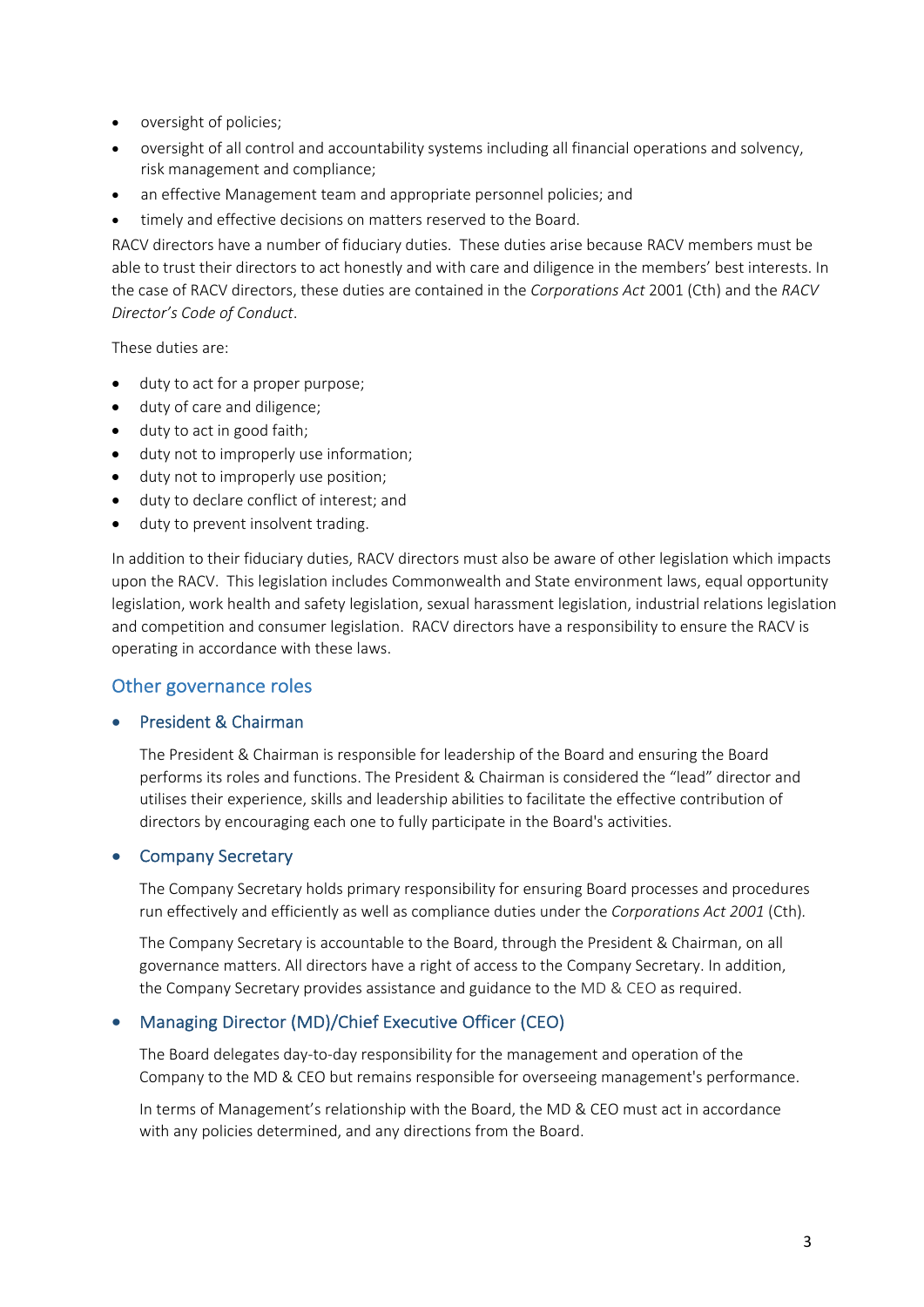## Board structure

This section explains the composition of the Board and Board committees, director competencies and how directors are appointed to the Board.

#### Board composition

The Board comprises 11 directors:

- ten independent non‐executive directors who are elected by ballot by the members; and
- the MD & CEO who is not elected by ballot but appointed by the non-executive directors.

The positions of President & Chairman and MD & CEO are separate.

The names of current directors appear below while further details of their background, experience and professional skills are set out in the 'Directors' Report' section of the 2021 Annual Report.

Directors in office at the date of this statement are:

| Mr G O Cosgriff (President & Chairman) |  |
|----------------------------------------|--|
| Ms J K Green                           |  |
| Ms P M Kelly                           |  |
| Ms S LP McDowell                       |  |
| Ms D M Pitt                            |  |
| Ms S J Reeves                          |  |

Mr G J Robinson (Deputy Chairman) Mr J M S Slattery Ms J M Stanley Mr N Taylor (MD & CEO)  $Mr G D$  Willis

### Director independence

All non‐executive directors are considered to be independent.

In assessing the independence of each director, the Board considers whether they have any relationships that would materially affect their ability to exercise unfettered and independent judgment in the interests of RACV and its members. Specifically, the Board considers whether the director:

- is employed, or has previously been employed in an executive capacity by the Company or another Group member, and there has been a period of at least three years between ceasing such employment and serving on the Board;
- has within the last three years been a principal of a material professional advisor or a material consultant to the Company or another Group member, or an employee materially associated with the service provided;
- is a material supplier or customer of the Company or other Group member, or an officer of or otherwise associated directly or indirectly with a material supplier or customer; and
- has a material contractual relationship with the Company or another Group member other than as a director; or
- has close family ties with any person who falls within any of the categories described above.

A lack of independence does not disqualify a director. However, where the Board determines that a director is not independent, the Board must decide the extent to which the lack of independence should be addressed.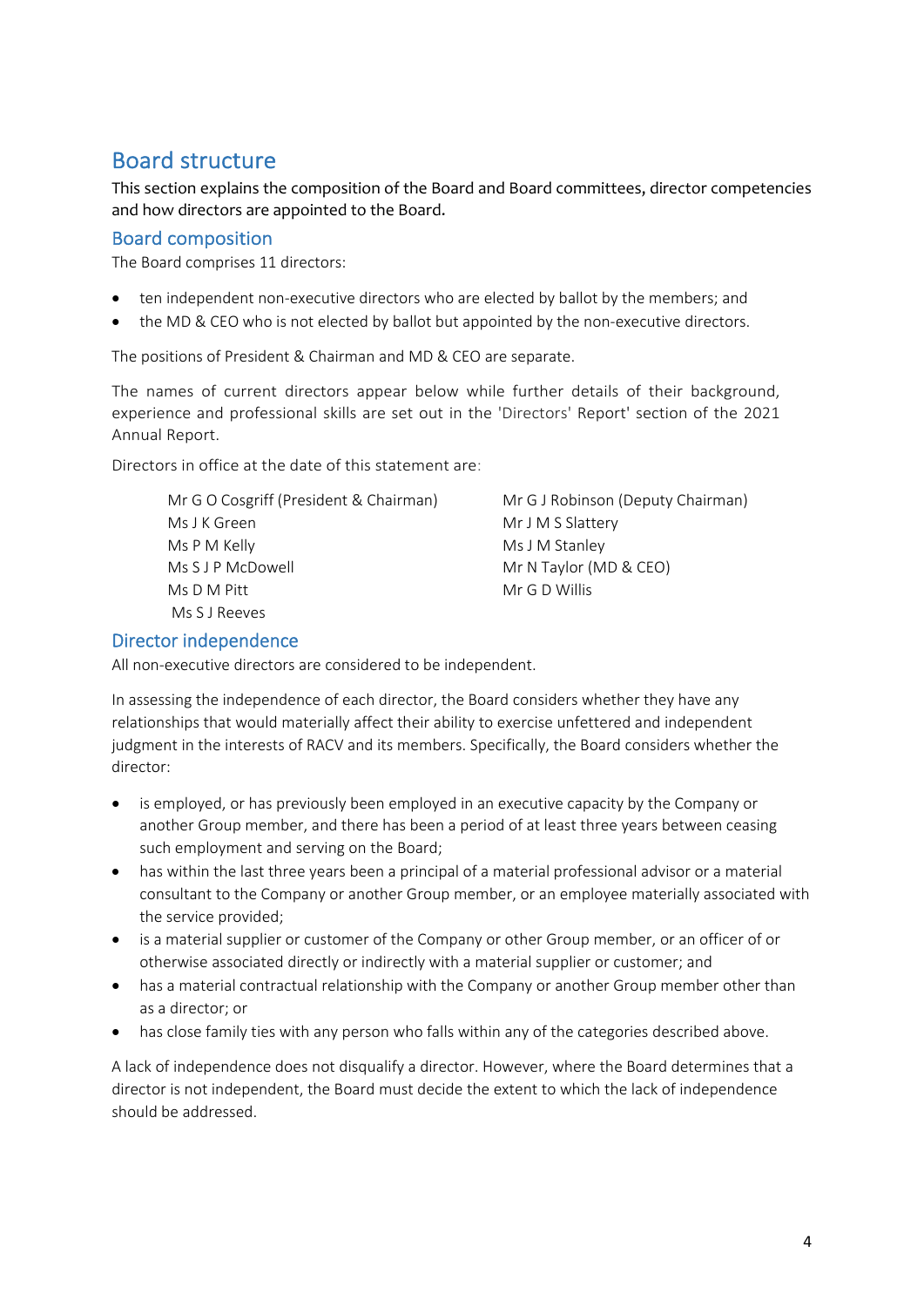Unless the Board otherwise determines, no Member is eligible for election (including re‐election) or appointment as a non- executive director if that Member is or has been in the previous three years, an employee or contractor as set out in Rule 48 of the RACV Constitution.

Additionally, RACV serves a strong public advocacy role with a focus on promoting the interests of members in respect of roads, transport, mobility, safety, their lifestyle and wellbeing and consumer protection. In this regard, through its Constitution, RACV is an apolitical organisation and as such operates on behalf of its members on an independent basis that is free from political association.

#### Board skills and experience

The broad range of relevant skills, experience and expertise present on the RACV Board is represented in the table below. Based on an independent skills assessment, the Board considers that, collectively, directors have the range of skills, experience and expertise at an advanced competency level necessary to govern RACV.

Industry Experience: Membership Organisations, Motoring and Mobility; Home and Energy Services; Leisure; Financial Services; General Insurance; Investment Management;

Technical Skills and Experience: Accounting/Finance; Strategy Development and Implementation; Risk Oversight; Human Resource Management/Work Health and Safety; Legal, Commercial/Business Experience Acumen; ; Digital and Data Technology; Marketing; CEO/Executive Management Experience in Substantial Organisations

Governance Competencies: Strategy; Financial Literacy, Monitoring and Compliance; Risk Management; Stakeholder Engagement/Networking; Effective Governance; Decision making

Behavioural Competencies: Team Player/Collaborative; Personal Effectiveness; Integrity and High Ethical Standards; Communication; Willingness and Ability to Devote Time and Energy to the Role

To the extent that any skills are not directly represented on the Board, they are augmented through external advisors.

In the event of a casual vacancy, the Appointments and Remuneration Committee uses the Board skills matrix to review and assess the skills and experience required to discharge the Board's duties and works with an external agency to help identify suitably qualified candidates before making a recommendation to the Board.

#### Term of office, retirement and re‐election of directors

Under RACV's Constitution each director serves a maximum of twelve years on the Board and must retire at or before the AGM which takes place twelve years after the AGM in the year in which that director was initially appointed.

Under the RACV Constitution, directors are elected for a maximum of three terms each of four years.

A casual vacancy is created when a current director retires prior to the completion of their term. When a casual vacancy occurs, the Board maintains the power to decide how the position shall be filled, who shall fill it, and for what term. In filling a casual vacancy, the Board utilises the skills matrix to assist in identifying its needs and determining a short list of appropriate candidates. A casual vacancy appointment lasts until the end of the original director's current term, at which time the appointee must stand for election.

The Board elects one of the independent non‐executive directors to be the President & Chairman. The President & Chairman is elected each year as soon as convenient following the Annual General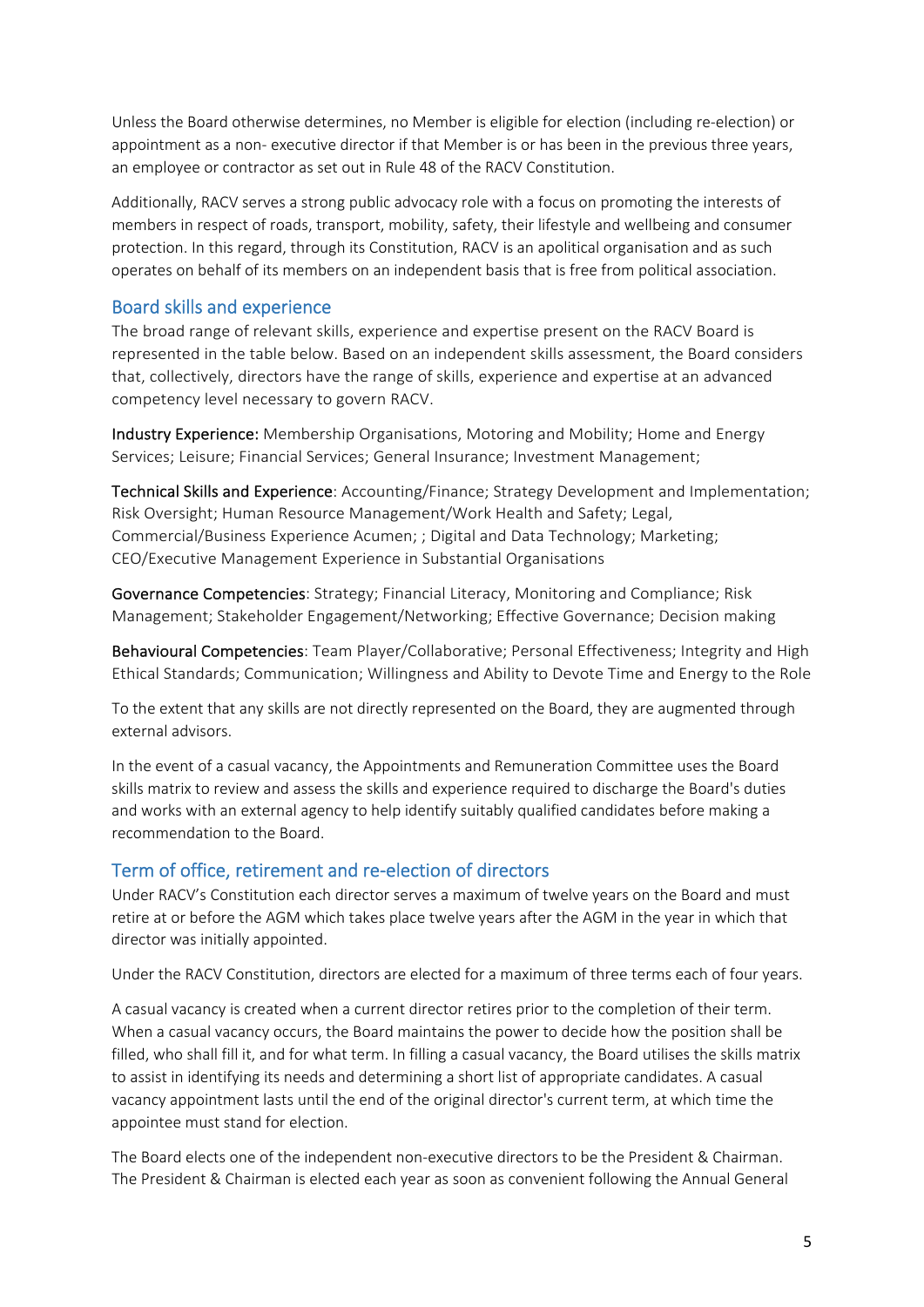Meeting pursuant to the Constitution. The President & Chairman holds office up to and including the first Board meeting following the next Annual General Meeting provided they continue to hold office as a director. The President & Chairman is required to tender their resignation as a director within six months after the expiry of their tenure as President & Chairman.

#### Induction of new directors and ongoing development

New directors are provided with a formal letter of appointment which sets out the key terms and conditions of appointment, including their duties, rights and responsibilities; the time commitment envisaged; and expectations regarding involvement with committee work. Appropriate background checks are undertaken before appointing a new director or putting a director forward for election as a director.

All new directors undergo an orientation program which includes meeting with the President & Chairman, the MD & CEO, each Executive General Manager and the Company Secretary. This induction gives them the opportunity to actively participate in Board decision-making as soon as possible. It provides an exposure to and understanding of the Company's financial position, strategies, operations, culture, values and risk management policies. It also explains the respective rights, duties, responsibilities, interaction and roles of the Board, senior executives and the role of the Board committees.

Pursuant to the RACV Director Education Policy, all directors are expected to maintain the skills required to discharge their obligations to the Company. Directors are encouraged to undertake continuing professional development including attendance at industry seminars and approved education courses. Subject to prior approval by the President & Chairman, the reasonable cost of continuing education and training is met by the RACV. RACV maintains a register of professional development undertaken by directors to help identify future professional development needs. Directors are also provided with regular briefings by management and external consultants on current issues impacting RACV and attend relevant worksite visits. Additionally, directors take part in periodic education seminars to enhance their knowledge of governance matters, director duties and related key issues impacting RACV.

#### Board Committees and membership

To increase its effectiveness, the Board has established a number of Committees. The roles and responsibilities of each Committee are set out in the respective Committee Charters, which are reviewed annually.

Papers for all Committee meetings, including minutes, are made available to all directors. All material items are referred to the Board with a recommendation as required.

The following table provides the purpose and membership of each Committee.

| <b>Committee</b>      | <b>Purpose</b>                                                                                                                           | <b>Members</b>                                                                                     |
|-----------------------|------------------------------------------------------------------------------------------------------------------------------------------|----------------------------------------------------------------------------------------------------|
| Audit &<br>Compliance | To assist the Board in fulfilling its responsibilities in regard<br>to the integrity of financial reporting and compliance<br>processes. | Mr GO Cosgriff#<br>Ms PM Kelly<br>Mr GJ Robinson*<br>Ms JM Stanley<br>Mr N Taylor#<br>Mr GD Willis |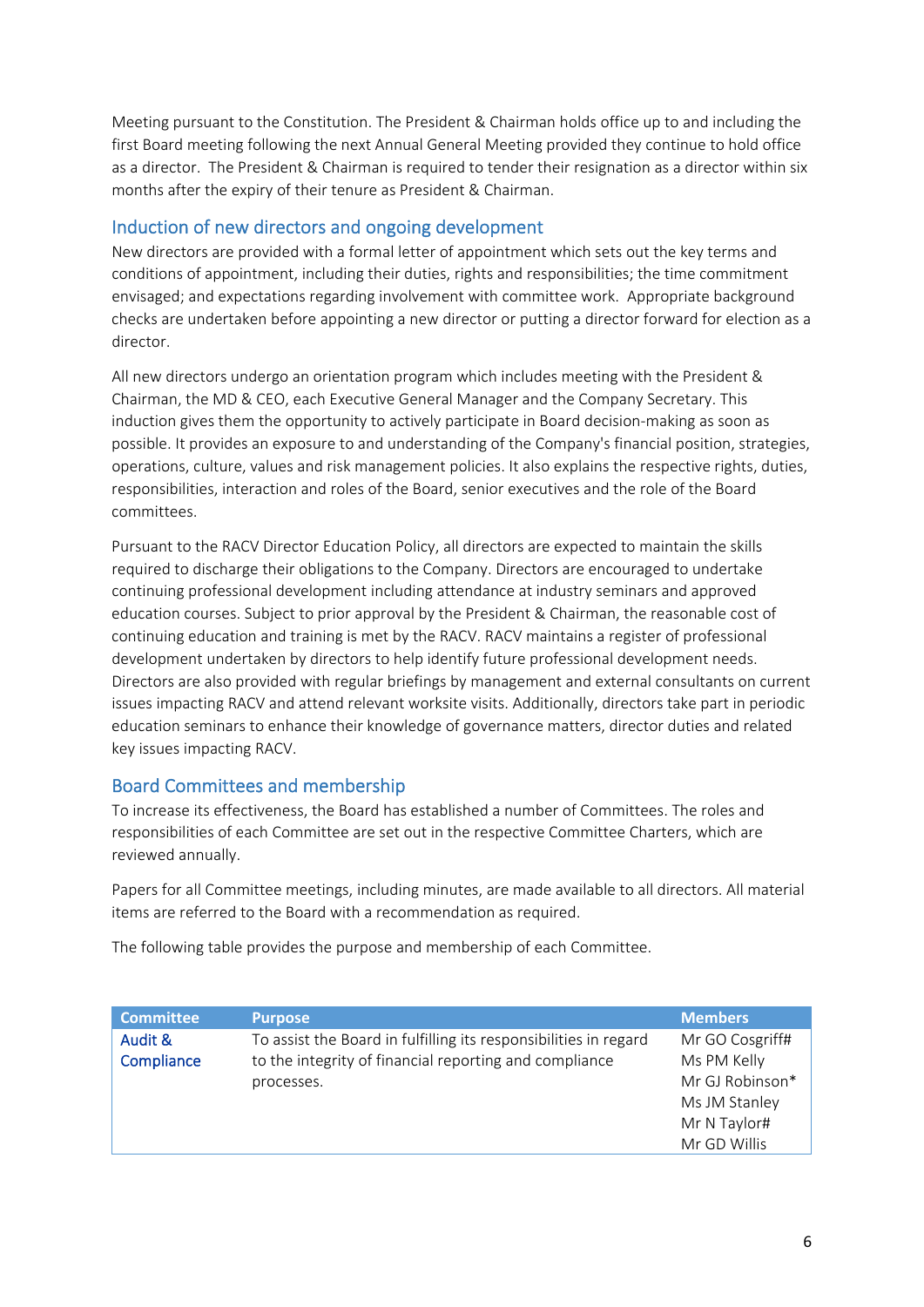| <b>Committee</b>                                                                             | <b>Purpose</b>                                                                                                                                                                                                                                            | <b>Members</b>                                                                                                  |  |  |
|----------------------------------------------------------------------------------------------|-----------------------------------------------------------------------------------------------------------------------------------------------------------------------------------------------------------------------------------------------------------|-----------------------------------------------------------------------------------------------------------------|--|--|
| <b>Appointments &amp;</b><br>Remuneration                                                    | To provide advice to the Board on selection and<br>remuneration policies and practices and to make<br>recommendations related to the appointment of and<br>remuneration for Board members, the MD & CEO and<br>senior managers reporting to the MD & CEO. | Mr GO Cosgriff<br>Ms PM Kelly*<br>Ms DM Pitt<br>Mr JMS Slattery<br>Mr N Taylor#                                 |  |  |
| Governance &<br><b>Risk</b><br>Management                                                    | To assist the Board in fulfilling its responsibilities in regard<br>to oversight of risk and the establishment of RACV's<br>corporate governance framework and governance<br>practices.                                                                   | Mr GO Cosgriff#<br>Ms JK Green<br>Ms DM Pitt<br>Ms SJ Reeves<br>Mr GJ Robinson<br>Mr GD Willis*<br>Mr N Taylor# |  |  |
| Club &<br>Membership                                                                         | To assist the Board in fulfilling its responsibilities in regard<br>to the RACV Club, membership architecture, benefits and<br>categories.                                                                                                                | Mr GO Cosgriff<br>Ms JK Green<br>Mr S J McDowell<br>Ms S J Reeves<br>Mr JMS Slattery*<br>Mr N Taylor#           |  |  |
| Note: * denotes the Committee Chair; # Chairman & President and MD& CEO attend by invitation |                                                                                                                                                                                                                                                           |                                                                                                                 |  |  |

Committees may invite other persons to meetings as deemed necessary, including senior executives and external advisors. All directors are invited to attend all Committee meetings and are given access to all Committee papers.

In addition to the above Committees, some directors are appointed to the Boards of subsidiary and associated companies as RACV's nominee.

## Board meetings

The Board meets regularly and whenever necessary between scheduled meetings to deal with specific matters needing attention. The Board also meets regularly to discuss RACV's strategic plan and set the overall strategic direction of RACV.

The President & Chairman and the MD & CEO establish meeting agendas for assessing RACV's coverage of financial, strategic and major risk areas. At Board meetings, directors are encouraged to participate fully and to bring their independent judgements to bear on the issues and decisions at hand.

Senior managers attend Board meetings on a regular basis to present a review of operations and project updates for their business units and are questioned by directors on their responsibilities, performance, problem areas and action programs for improvement.

Minutes are kept and reviewed by the President & Chairman before approval at the following meeting. Minute books are retained.

## Board effectiveness

The ability of the RACV Board to add value to the Company and the Group can be improved by regularly assessing the Board's performance. In addition, appropriate protective measures for RACV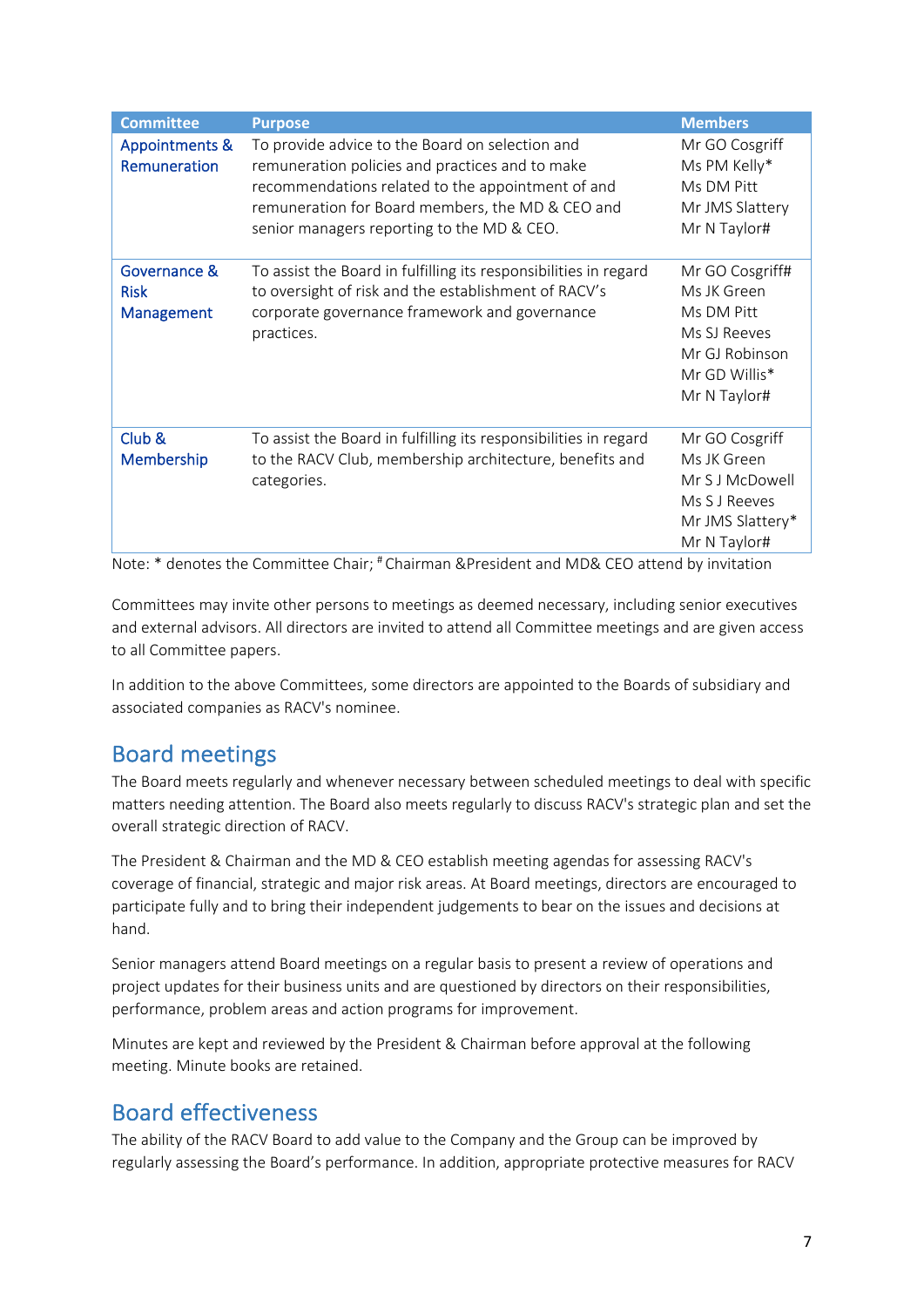Board members need to be in place to enable directors to make well‐informed and responsible decisions within RACV's legal framework.

#### Evaluating Board, Committee and director performance

The Board considers the ongoing development and improvement of its own performance as a critical input to effective governance. As a result, the Board undertakes an external evaluation of its performance every three years and an internal review every other year. The last external review was conducted in November/December 2018. Additionally, the effectiveness of each Board and Committee meeting is evaluated by one of the directors in attendance.

In addition, each year both the Appointments and Remuneration Committee and the Board carries out a performance review process for the MD & CEO.

#### Selection and remuneration

The Board has established an Appointments and Remuneration Committee whose role is to provide advice to the Board on selection and remuneration policies and practices. The Committee consists of a minimum of three non-executive directors.

The Committee's responsibilities include:

- Maintaining and updating, at least annually, a Board skills matrix which sets out the minimum skills that the Board currently has or is looking to achieve in its membership
- Appointment and removal and approval of remuneration of the MD&CEO
- Appointment and removal of the CFO and the Company Secretary (considering the recommendation of the MD&CEO)
- Providing advice on the appointment or removal of any direct report to the MD&CEO
- Monitoring MD&CEO and senior management's performance and implementation of strategy and policies and ensuring appropriate resources are available.

#### Director protection

Protective measures for directors include:

- Board access to information. All directors have unrestricted access to company records and information. Directors receive regular financial and operational reports from executive management to enable them to carry out their duties. Each director enters into a Deed of Indemnity with RACV which entitles directors to access to company documents after their retirement and sets out the obligations of RACV with respect to the Directors' and Officers' Insurance policy.
- Access to the MD & CEO. The President & Chairman and other non-executive directors regularly consult with the MD & CEO.
- Access to independent professional advice. The Board, and each director individually, has the right to seek independent professional advice, at RACV's expense, to help them carry out their responsibilities. While the President & Chairman's prior approval is needed, it may not be unreasonably withheld.
- Access to the Company Secretary. The Board collectively and each director has the right to seek information from the Company Secretary to assist them to carry out their responsibilities.
- Directors and Officers (D&O) insurance. RACV provides D&O insurance for directors in relation to their liability for certain acts incurred in their capacity as an RACV director.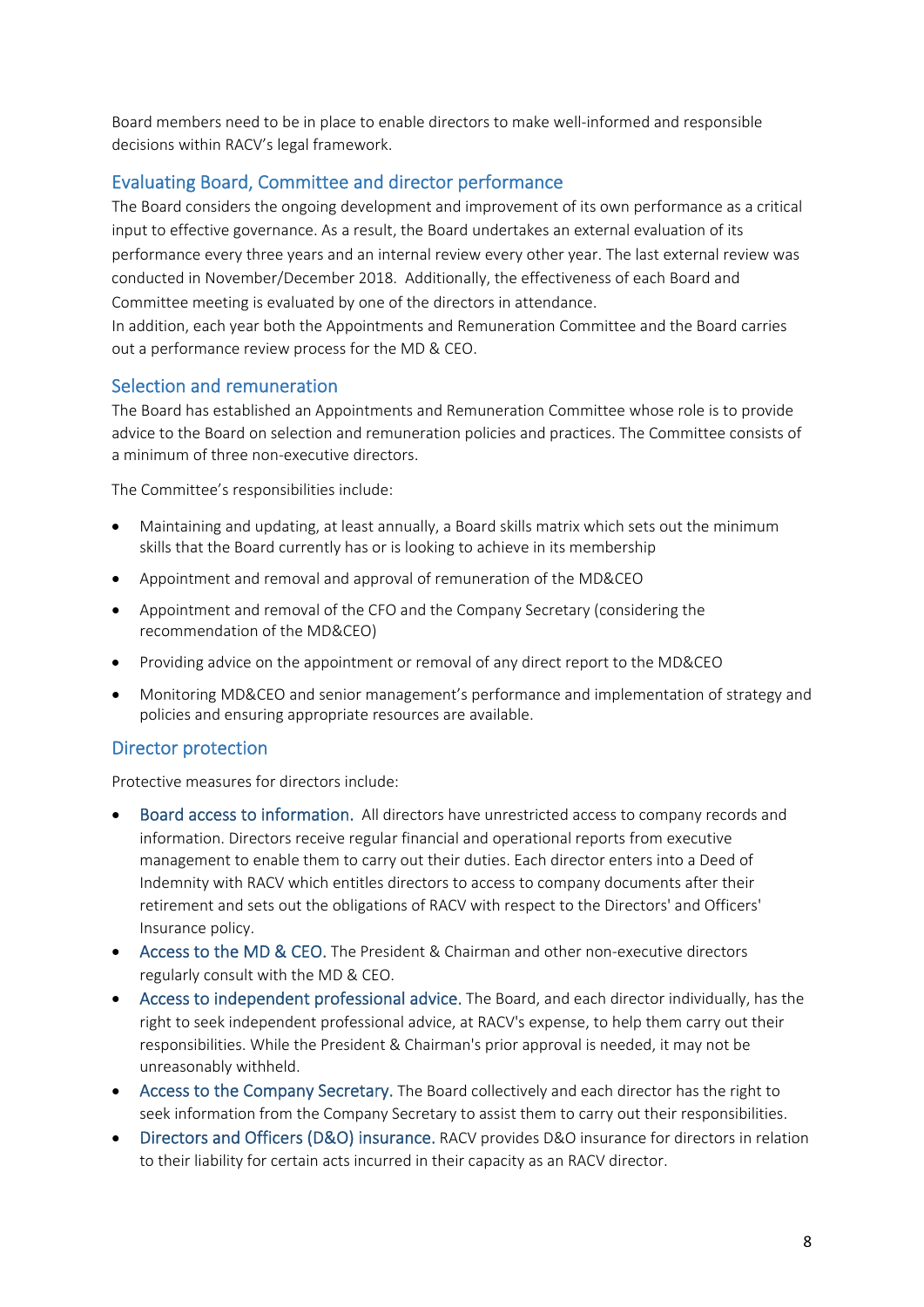# Integrity in financial reporting

## ASX *Corporate Governance Principles and Recommendations*

Recommendation 4.2 of the ASX *Corporate Governance Principles and Recommendations* states: 'The board of a listed entity should, before it approves the entity's financial statements for a financial period, receive from its CEO and CFO a declaration that, in their opinion, the financial records of the entity have been properly maintained and that the financial statements comply with the appropriate accounting standards and give a true and fair view of the financial position and performance of the entity and that the opinion has been formed on the basis of a sound system of risk management and internal control which is operating effectively.'

The RACV Board has implemented Recommendation 4.2. As a result, the MD & CEO and CFO have made the following certifications to the Board:

that the financial records of the RACV and the entities it controls ("the Group") for the year ended 30 June 2021 have been properly maintained in accordance with section 286 of the *Corporations Act 2001 (Cth);*

that the Group's financial statements and associated notes give a true and fair view of the financial position and performance of the Group as at 30 June 2021 and comply with accounting standards;

that the above statement is founded on a sound system of financial risk management and internal control which, in all material respects, is operating effectively in relation to financial reporting risks; and

based on the systems of financial risk management and internal control of the Group and the consolidated entity, the Group has adequate processes, systems and internal controls in place:

- (a) to ensure adequate financial records have been maintained;
- (b) for the production of financial information and regulatory reporting; and
- (c) to ensure compliance with all relevant financial accounting and reporting laws and regulations under which its business operates.

#### Audit and Compliance Committee

The Board is responsible for compliance with regulatory, prudential, legal and ethical standards and monitoring that management has an appropriate risk management framework in place.

An Audit and Compliance (then known as the Audit and Risk Management) Committee was first established by the Board in December 1995.

The responsibilities of the Audit and Compliance Committee, as set out in the Committee's Charter, relate to its objective to assist the Board in fulfilling its statutory responsibilities in regard to the integrity of financial reporting processes and internal control environment, including:

- compliance with applicable laws, regulations, standards and best practice guidelines;
- oversight of external and internal audit processes;
- considering and recommending to the Board the appointment and termination of the internal and external auditors; and
- being satisfied that the internal and external auditors remain independent of RACV.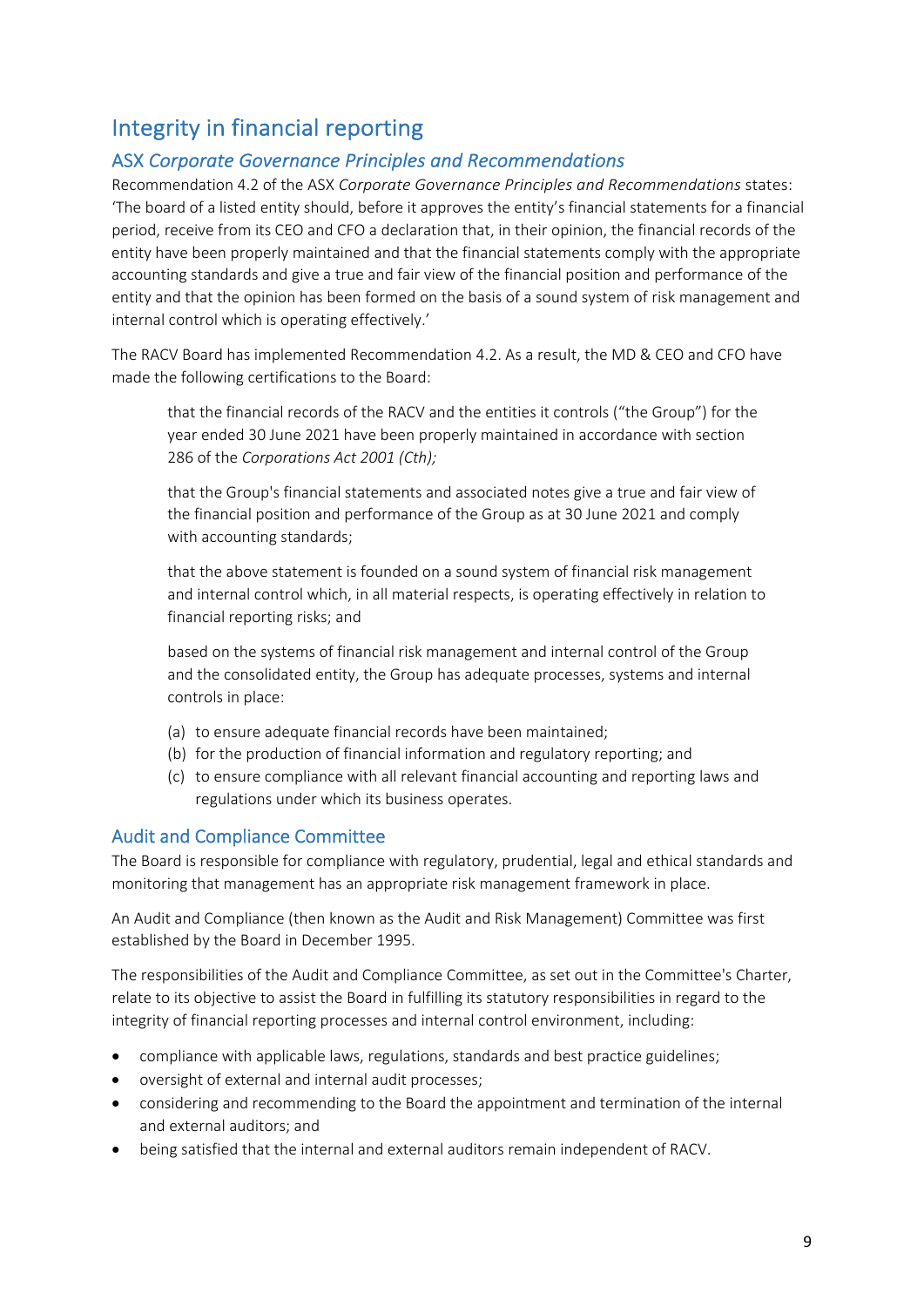The Audit and Compliance Committee Charter, details a number of guidelines regarding the composition of the Committee, including:

- annual review by the Board of the Committee's composition;
- the Committee will be comprised of no less than four directors, the majority being independent non‐executive directors; and
- the Chairman of the Committee must be an independent director with an advanced skill level in accounting and must not be the current President & Chairman of the Board.

The members of the Audit and Compliance Committee are listed under the Board Committees and membership section above, while details of the relevant skills and qualifications of these directors are set out in the 'Directors' Report' section of the 2021 Annual Report.

## Auditor independence

The Board is committed to ensure that:

- RACV's financial reports present a true and fair view;
- RACV's accounting methods are comprehensive and relevant to comply with applicable accounting rules and policies; and
- the external auditor is independent.

RACV's external auditor is PwC. PwC was appointed by members at the 1999 Annual General Meeting in accordance with the provisions of the *Corporations Act*. The Board has adopted a policy that the responsibilities of the lead audit partner cannot be performed by the same person for longer than five years. The present PwC lead audit partner for RACV is Mr Anton Linschoten, who assumed this responsibility for the FY19 statutory audit in February 2019.

RACV's external auditor attends the Annual General Meeting and is available to answer questions from members on:

- the conduct of the audit and preparation and content of the audit report;
- the accounting policies adopted by RACV in relation to the preparation of the financial statements; and
- the independence of the auditor in relation to the conduct of the audit.

#### Certifications and discussions with the external auditor on independence

The Audit and Compliance Committee requires regular confirmation from the external auditor that it has maintained its independence and has complied with the independence standards as promulgated by Australian regulators and professional bodies.

Periodically, the Committee meets separately with the external auditor without executive management being present. A copy of the external auditor's declaration of independence is contained in the 2021 Annual Report.

## Restrictions on non‐audit services by the external auditor

To avoid possible independence or conflict issues, the external auditor is not permitted to carry out certain types of non‐audit services for RACV, including:

- financial information systems design and implementation;
- appraisal or valuation services or other corporate finance activities; and
- internal audit.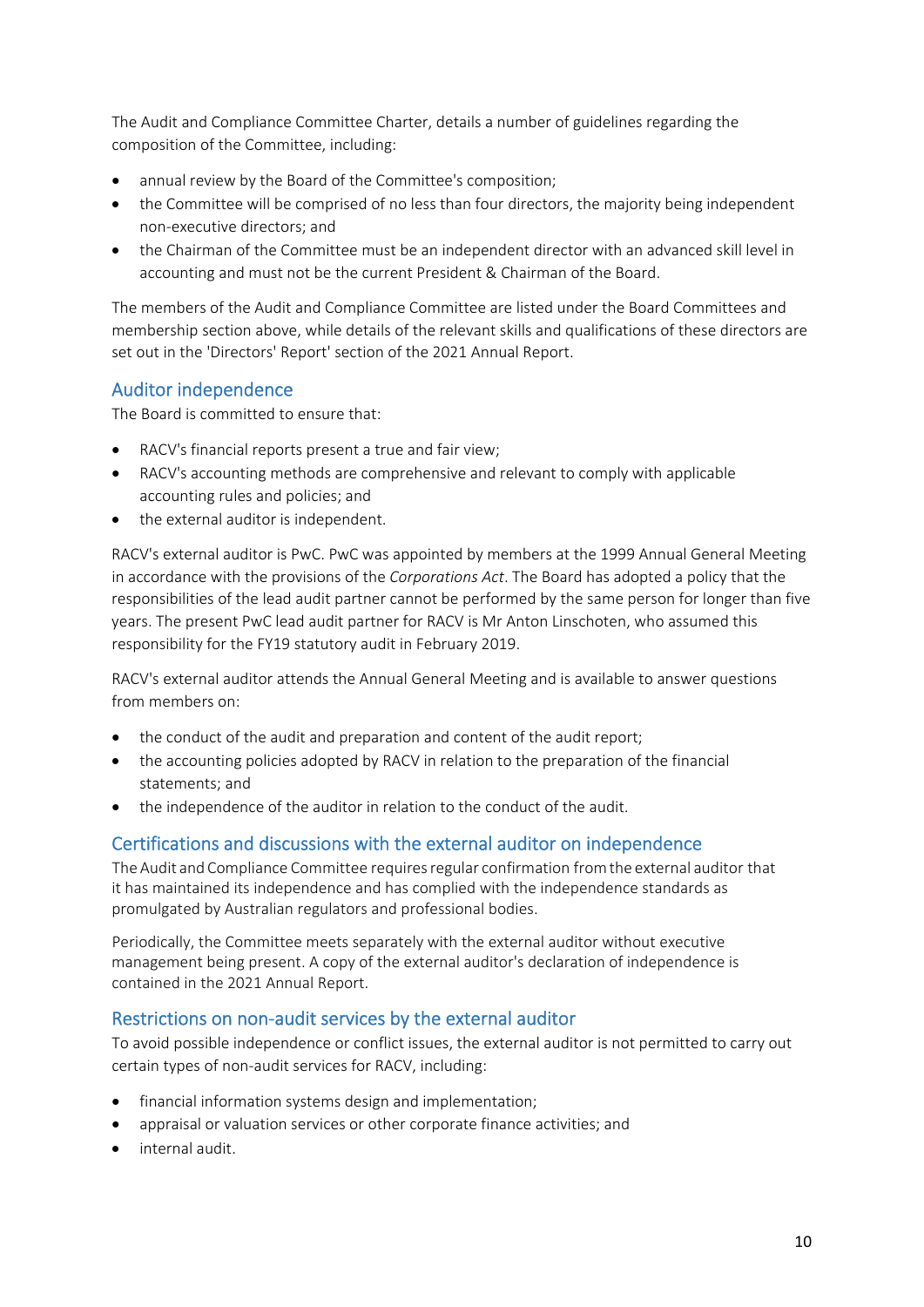RACV may engage the external auditor on assignments additional to their statutory audit duties where their expertise and experience with RACV is important. These assignments are principally nonaudit and other assurance services. It is RACV policy to seek competitive tenders for all major consulting projects.

## Risk management

## Approach to risk management

The Board is committed to effective risk management and reviews RACV's key risks at least three times per year as well as approving risk appetite and tolerances. Executives are accountable for managing risk within their area of responsibility. They are also required to manage risk as part of their business objectives and RACV's approach to risk management is integrated across business processes.

RACV has specific policies and processes which deal with the key areas of financial, reputational, people, service delivery and regulatory risks.

### Risk management roles and responsibilities

The Governance and Risk Management Committee oversees the implementation and maintenance of RACV's Risk Management Framework. Regular reports are received by the Board and the Governance and Risk Management Committee from management on risk matters throughout the year.

RACV's Risk Management Framework also includes an internal audit function. This function is outsourced and is independent from the external auditor. The role of internal audit is to provide an independent, objective assurance and separate consulting service to RACV through the Audit and Compliance Committee. RACV's risk management framework assists in achieving RACV's broad objectives by bringing a systematic, disciplined approach to evaluate and improve the effectiveness of the risk management, control and governance processes.

# Ethical and responsible decision‐making

## Codes of conduct

RACV's Code of Conduct sets out the principles that govern RACV's conduct and the behaviour which stakeholders can expect from RACV. The code of conduct applies without exception to all staff and is aligned with RACV's core values and behaviours. RACV's values are published on the RACV website.

The Board is conscious of its obligations to ensure that directors avoid conflicts of interest and duty.

Furthermore, directors may not make any representations or agreements on behalf of RACV unless such an authority is explicitly delegated by the Board, through a resolution to the director either individually, or as a member of a Board Committee.

## Concern Reporting and Whistleblowing

RACV has a number of key policies to manage its compliance and human resource requirements. There are a range of guidelines, communications and training processes and tools to support these policies.

Employees are encouraged to bring any problem to the attention of Management or the People and Culture team. This includes activities or behaviour that may not be in accord with the Code of Conduct, other RACV policies, or other regulatory requirements or laws. RACV also has a Whistleblowing Policy in place, a copy of which is published on the RACV website, and an independently provided confidential hotline for the receipt of protected disclosures.